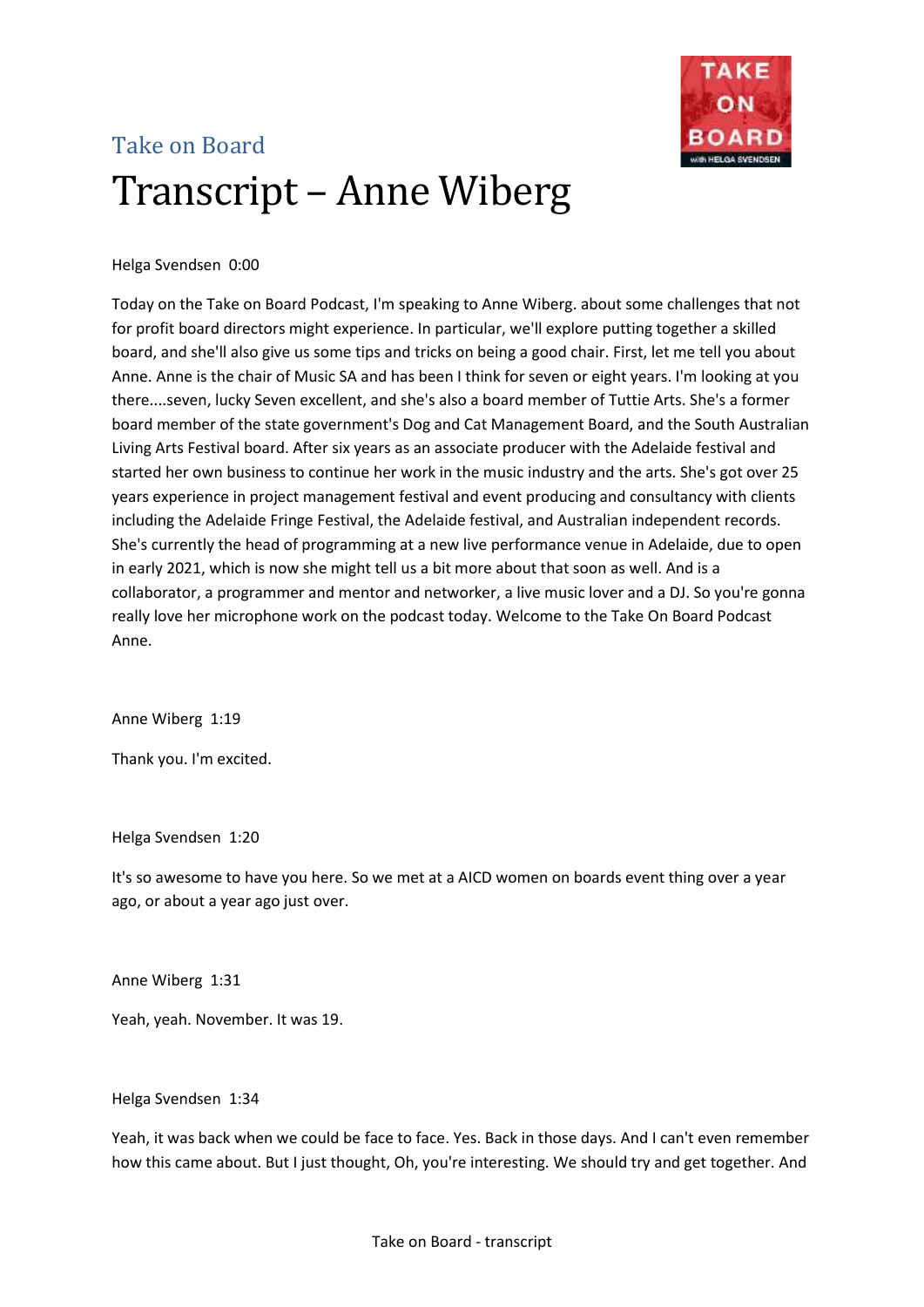that's almost 18 months ago. And here we are finally getting together. Yeah, beautiful Adelaide. So before we talk about getting on boards, and recruiting skilled members of boards, I'd love to, as always dig a little bit deeper about you say, Can you tell me a story about young Anne that tells us a bit about how you got to where you are today.

## Anne Wiberg 2:03

I think one of the significant moments in my life was moving from Finland to Australia as a teenager. So I was 14. But even before I got into sort of schoolwork, I think I was already trying to work out how to make friends. And I couldn't speak English. So I thought, right, I need to just fit in amongst, the girls, particularly girls, but so cut a long story short, I just wasn't very good at sport. And if you're living in the country, side of South Australia, if you don't know how to do sport, if you're not very good at it, especially in lochs, and then the riverland, pretty much you had to come up with another way to mix and be accepted. And this is something totally like sort of the late 70s. So things are very different to now. Anyway, I got right into music and theater and drama and started running events already at age 16. I think I was oh my i don't know how I got into being the captain of a sporting team. I hear it wasn't my ball throwing skills. It was definitely because I just loved organizing other people. So I ran my first event when I was 16, then in year 11. I think it was for the whole school, I had all these performers lined up, I spoke to the director or the principal and convinced him that I should have the lunchtime free to use the whole for this concept that I was putting together. So yeah, I kind of started my event management, like career path at that age.

Helga Svendsen 3:26

What was it? What was the event. Tell us about it.

## Anne Wiberg 3:28

It was called a Rock Arena. So I got all my friends to pretend they were superstars or, you know, pop stars of that era. I think I was Olivia Newton John in a couple of songs. And I had some my friends were doing the Bee Gees or in whatever 70s had. Mick Jagger, or ABBA, you know, it was very funny, but I programmed it all we had costumes lighting. I loved it. And I thought I knew that was where I needed to be more. Well, I used to play music a lot. But I was never a musician that had a dream to write my own music or pursue that path. So I knew that it was going to be on the outskirts and kind of organize better people to get on stage and promote and support them. So that's where it all began.

## Helga Svendsen 4:10

Amazing. It's so interesting. When I talk to people well, whether it's for this podcast, or for other things, you know as 16 year old selves are often exactly where we end up being so well then it's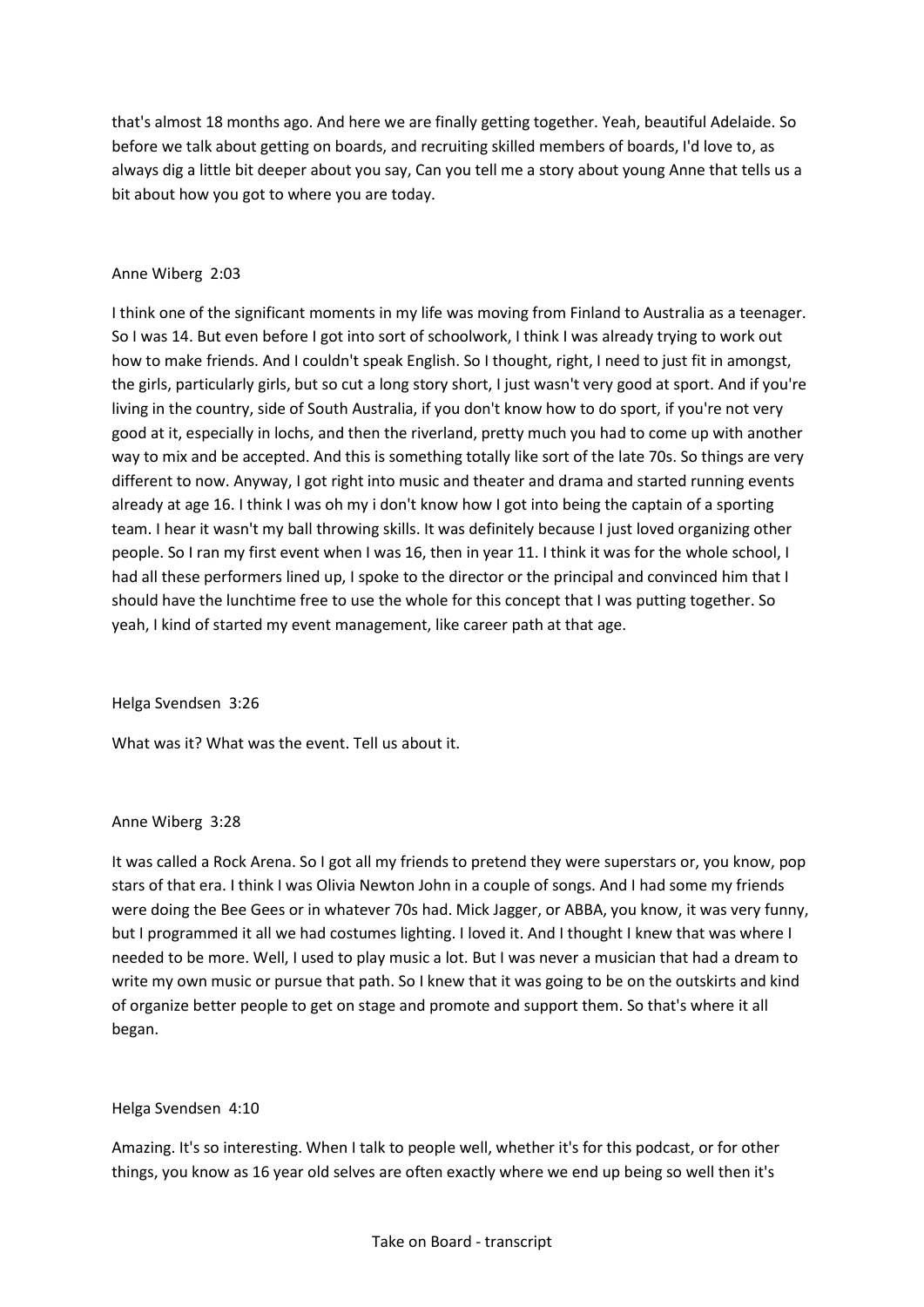probably no surprise that a few years down the track, you're now the chair of Music SA. And in fact I'm thinking even in that role as Chair we on the board before you were the chair?

Anne Wiberg 4:33

Yes for a year.

#### Helga Svendsen 4:35

See for a year and now you've been chair for seven years because chairs do a lot of organizing and people wrangling and bringing together which other skills that you've developed over many years from what was it Rock Arena?

#### Anne Wiberg 4:47

Yeah.

#### Helga Svendsen 4:52

Fantastic. So, in your role as chair of Music SA or even some of the other boards that you've been on, can you talk about some of your experience in recruiting board members and what some of the challenges have been there or even, what are some of the lessons you've learned from that?

#### Anne Wiberg 5:07

I've learned a lot of lessons as for sure. One of my ultimate goals, when I first was asked to be the chair, was to just look at the membership, look at the, I guess the skills of that current on board. That was current then. And a lot of the members had been on that board for many, many years, I was the second chair in 16 years. So that was, I think, another challenge, just kind of stepping into somebody as well, who'd been there for a long time and pretty much founded the organization. But then looking at the membership of those people who had been on that board for, in some cases, like eight or 10 years as well, I kind of thought, well, maybe looking into the future of that board, where was it heading, who needed to be brought along, who had perhaps done what they needed to do on that board and needed to move on. So that was my first challenge. And maybe not a popular sort of move at the time, you know, but I think that's what people do, you know, you start a new job, or as a CEO, or in a leadership kind of role, you have to make those tough calls and be a little bit selective about who is happy to come for the ride with you. And so within the first couple of years, the membership changed quite a bit. And for me, it was always not just about skills, it's personalities as well. And I wanted people to be on that board who loved what we did as an organization and who also were able to talk to the rest of the team, and not toe the line at all. I've really enjoyed having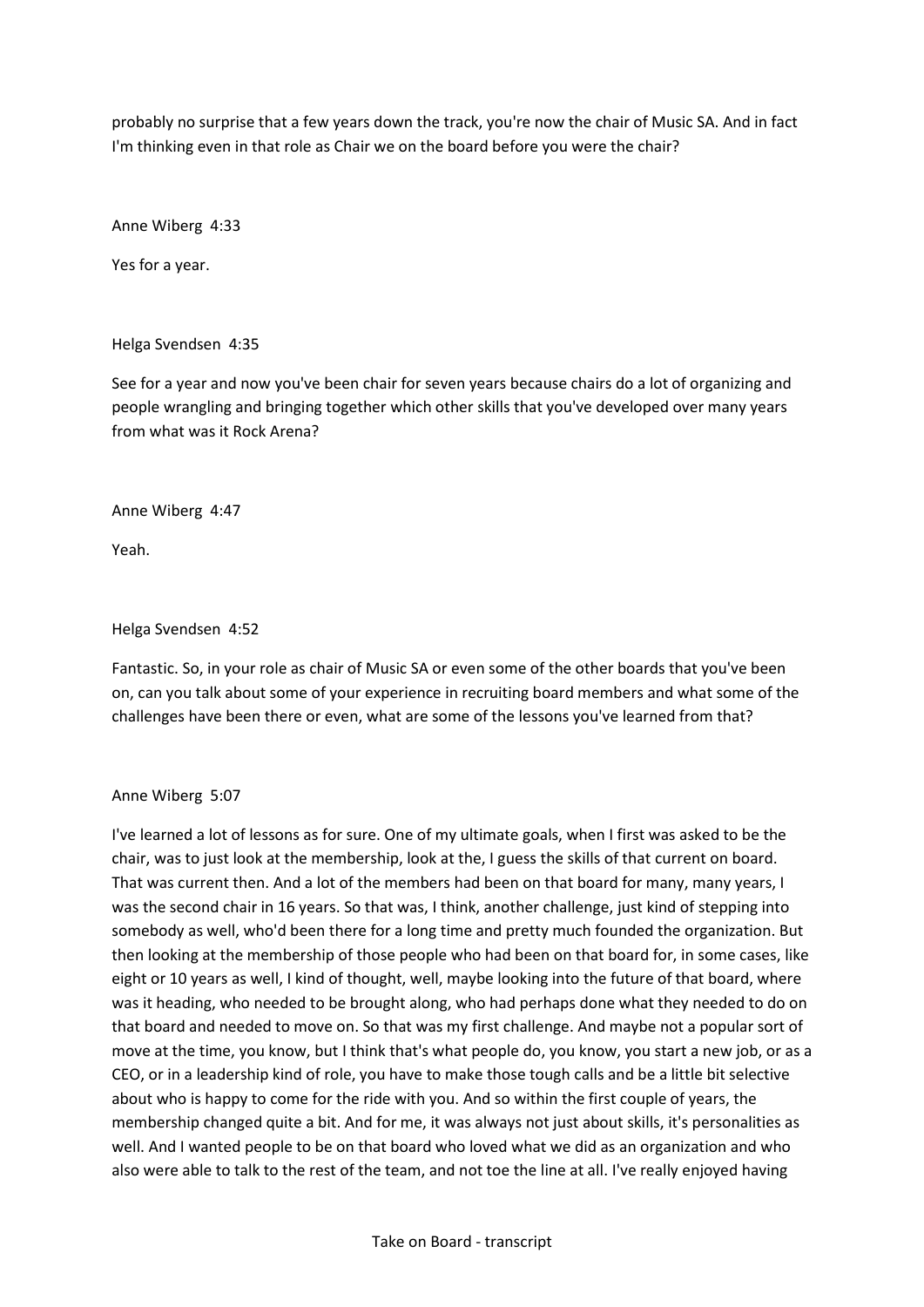people on the board, who are the antagonists, people who challenge me as the chair, because if everybody kind of just said yes to everything I say, I think I would find it boring, number one. But number two, I think it would be not a development sort of stage. For me in my sort of career as a chair. I think it needs to be about all of us growing with the organization. And it's good to be challenged, it's good to be asking sort of some of the tougher questions and be willing to be open. And I guess that's where the personality comes, no matter how brilliant you are at your job. If you can't listen to other people, I'm sort of not interested in you as a board member. Yeah.

## Helga Svendsen 7:13

I mean, you know, boards are there to make decisions. It's actually not just to make decisions, but they're, they're often there to wrestle with complex problems. And if you can't have a robust conversation, when you're wrestling with a complex problem, well, you're probably not going to wrestle with it also well, so I can see how you need the right people there that can have that wrestling, but in the wrestling in a respectful way.

# Anne Wiberg 7:35

I totally agree with that. And some of the, I guess, most favorite moments on a board, have been where there's been a real shift in the decision. Light, we started off with the conversation heading one way. And by the end of the meeting, we actually made a decision exactly the opposite to what we had planned. And is really fascinating, then to go back and think about the conversation when how it started and where it ended. And what was that pathway?

## Helga Svendsen 7:58

Is there an example in particular that you can think of those favorite moments in the boardroom? Yeah, he can share with us?

## Anne Wiberg 8:05

Yeah, I'm gonna be a little bit vague about it. But it's kind of been a common topic for many organizations similar to us in the music industry. So kind of the pros and cons of becoming a membership based organization. And, you know, how do we go from running it the way we are now? And what are the pros and cons of changing that way? And we were very close to thinking, no, we need to become a membership organization. And these are all the reasons why. And we had very strong opinions on that board at the time. And then it went all the way around, it came back again to we're just not in that position to become a membership organization. But then the same conversation started again, a couple years later. And we started with kind of the same pros and cons and gone back to saying no, we don't want to be a membership based organization. But for each of those conversations, it was very different. No, it wasn't because it was different people on the on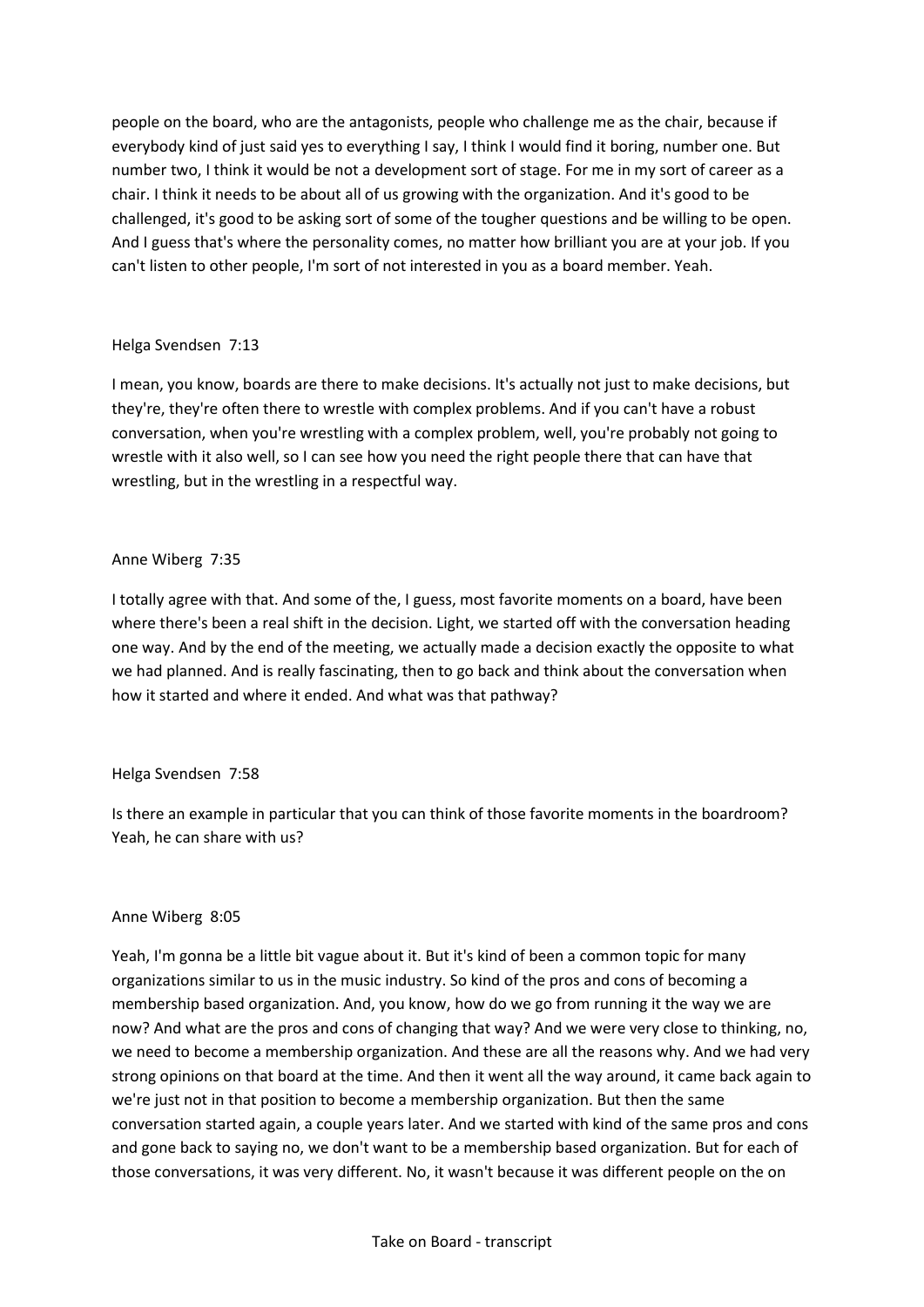the board, but I've seen it twice now. Yeah. And that's an interesting, I think, concept for chairs to stay on not just for a year or two, like stay on for some of those conversations that start to repeat themselves. Yeah. And it's not a bad thing. I think it's good to have that history. And there's always a good case to be given to members to kind of be on a bit of a rolling departure. You know, there's always a little bit of consistency with that history and the the IP of the board.

## Helga Svendsen 9:29

I'll come back to that in a minute. But I just want to check there about, particularly as Chair when those conversations come around again, how do you remind yourself to remain open to the outcomes? Because if you've already had the conversation, we go Nope, that's not the right thing comes up again. How do you stop yourself from rolling your eyes and going Oh, God, we've had this conversation the answers this.

# Anne Wiberg 9:48

That's a really good question. And I have to like, just be a little bit careful about what I say. Yeah. Because the immediate response that you want to say is, are we've been here before Let's move on. But no, it's I actually genuinely want I hear from people on the board and maybe circumstances have changed as well. Maybe there are different cases for changing the way we do things. And I think if the conversation is still measured, and if people are still given the opportunity to state their case or whatever, I think that's a good thing. And I hope I've been able to do that. And I think I have I've definitely learned about sort of, it's not about me, absolutely. It's not it has to be about the organization and the benefits to the organization. If I just want to lead and make make changes and rules for myself, then you know, I'm not doing the organization any good. So, yeah, it's been a challenge for sure. And I think the hardest thing is to get the people who don't say much to say a lot more.

## Helga Svendsen 10:44

Absolutely. And, of course, the next question is, how do you do that from the chair? How do you really engage everyone in the room in these discussions?

## Anne Wiberg 10:53

I'm pretty upfront. So I actually say so and so, I haven't heard from you yet. Yeah, I'd love to hear more about your opinions or your thoughts. So I just tell people to pay attention to that person next. And if there are some serious conversations to be had, I should go around the table. And I include everybody. So before the end of that topic, I want to hear, then make sure that everyone's heard. And if they don't want to say anything, that's absolutely fine, as well. But to be given that opportunity, I think it's important, it's often that really quiet ones that you actually get some gold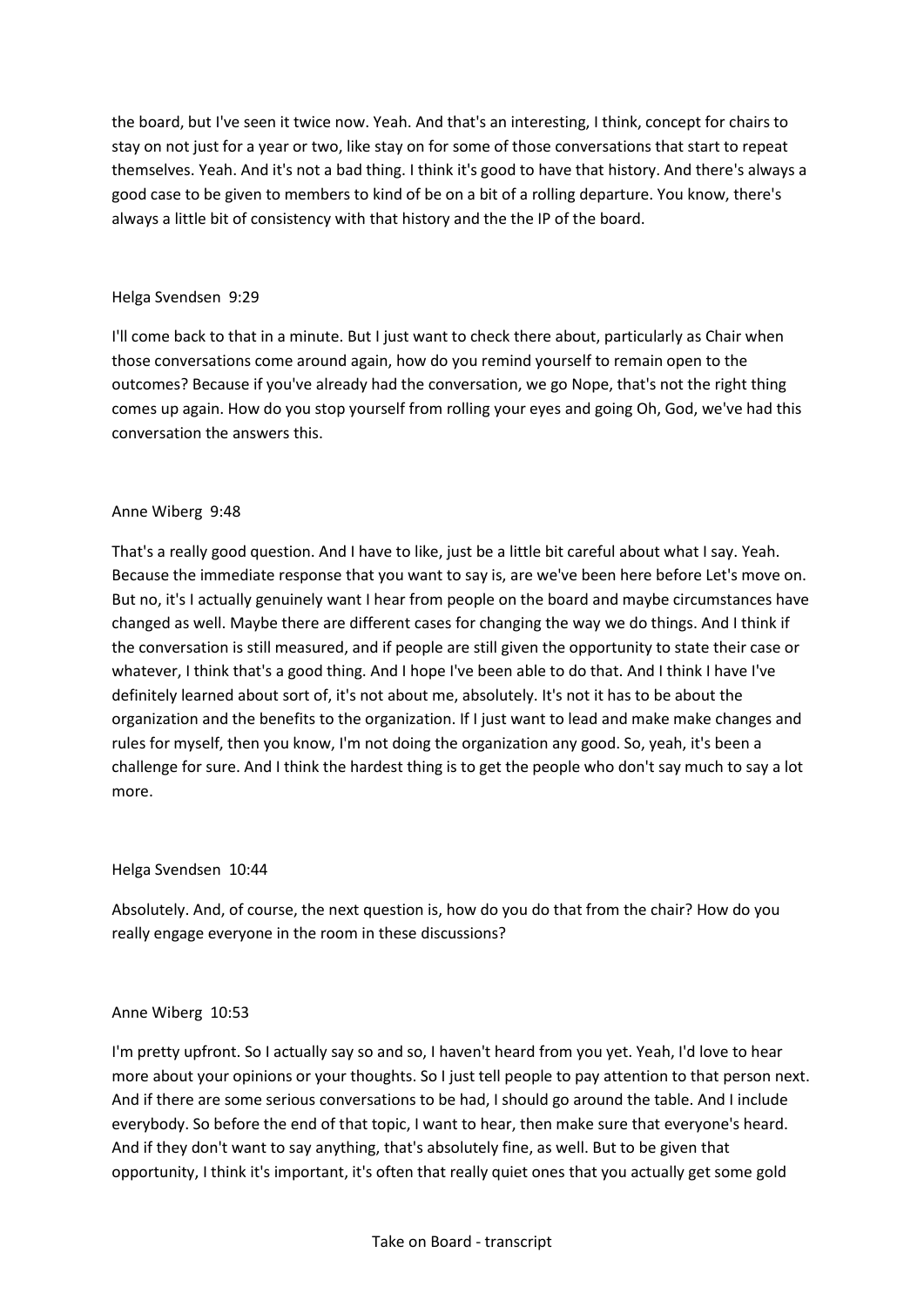out of when you give them the stage, I suppose. Yeah, and acknowledge the fact that they have something really valuable to add to the conversation.

#### Helga Svendsen 11:34

And if people are used to you then going around the room and calling on everybody, then they know they'll get their chance at some stage.

#### Anne Wiberg 11:41

Yeah. And I like it when other people also kind of challenged me with that. And if I'm saying too much, I'm happy to be told.

#### Helga Svendsen 11:49

Do they do that in board meetings? Come on, lately? So it's time to get in board meetings? Actually, we touched on briefly before you touched on the cadence of board members coming on and coming off for your board. What's their terms? Do?

## Anne Wiberg 12:10

Is it a three year two years normally, but yeah, with that flexibility of staying on longer if you want to be voted in again. And most of our board members, especially in the last, say two or three years have been on for two to three years. Yes. A couple was one who was on for about six, I think, but already from the previous board. So she was on for quite a long time, actually, eight years, maybe. But I encouraged that kind of two years with the option to continue at least another year, just to kind of keep the rolling. And is there a maximum term that people can be on the board? There isn't in our Constitution, like we haven't said so. And I was tempted to in the early days, because of the history of the board. But it hasn't become an issue, or hasn't been an issue for a while.

#### Helga Svendsen 12:52

Right? And for the skills that you need around the boardroom table for Music SA, what are the key things that are on your skills matrix for having around the table? things.

## Anne Wiberg 13:03

Four key things and everyone would agree with this with every board, so we need an accountant. And up until I think it was about four years ago, we had a treasurer who had accounting experience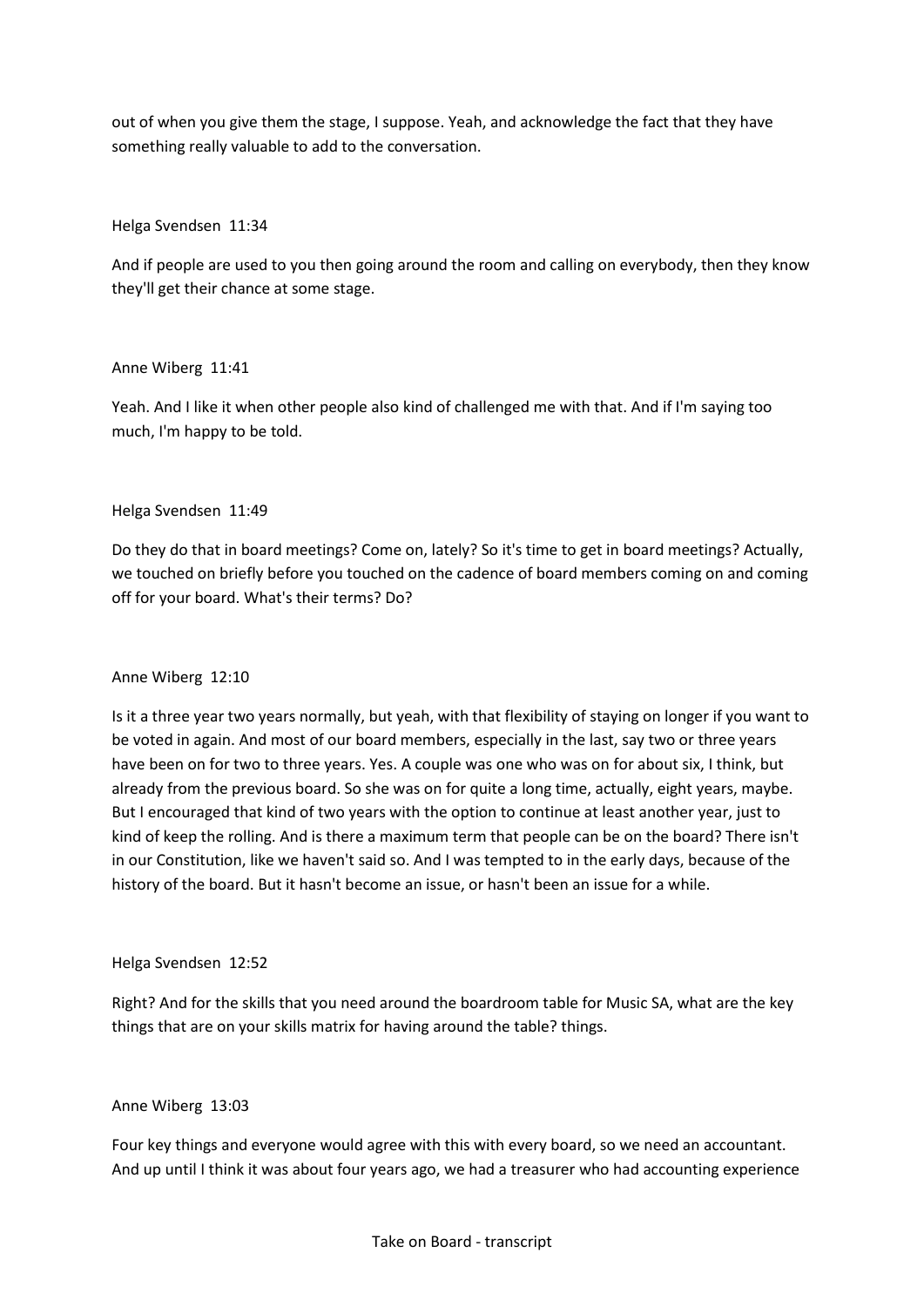that wasn't accountant. So when we finally got an accountant, it just changed everything. Really, it changed our financial management. Just put it on another level. Yeah. So I'm forever grateful for that process. Legal advice, and lawyer. So we have had the lawyer now, we used to have a consultant who was a lawyer, but actually have a lawyer on the board. I think that's really imperative. And interesting in both those roles, and people who have music experience. So they're both artists themselves. All right. Very lucky with that, yes.

Yes another one is, when I say communications, or marketing or PR that can be for all different sectors, I want to say you need a marketing manager, it can be I'd say, a person who has for us anyway, who has some great contacts in the media. So having a really good sort of background in marketing helps, but it's more about the communications and good strategies about how to get our profile out. And I think that's almost key. And the fourth one is industry. For us for sure. Like understanding how the music industry or the arts or both operate and what goals or what key people we need to know and sort of, I guess, understand the processes. Actually, there's a fifth one probably government is another one. Yep. You have a state government is a major funding body for us. So music development office, so understanding what the relationships are and how to nurture those, I suppose. So that's very, very handy for us. And anybody else on top of that is a bonus.

Helga Svendsen 14:51

How many are on your board?

Anne Wiberg 14:52

We've got seven in total, including me,

Helga Svendsen 14:54

Okay, so that's a good size to get some of those different skills on and you know, mix and match as you need.

Anne Wiberg 15:00

Yeah, and gender balance as well. Yes. Have you got had as much like 60-40.

Helga Svendsen 15:10

And on the board for her chairing skills, not her accounting, clearly. So, and in finding those people like you talked about the treasurer that you've got now and the person on the board who's got legal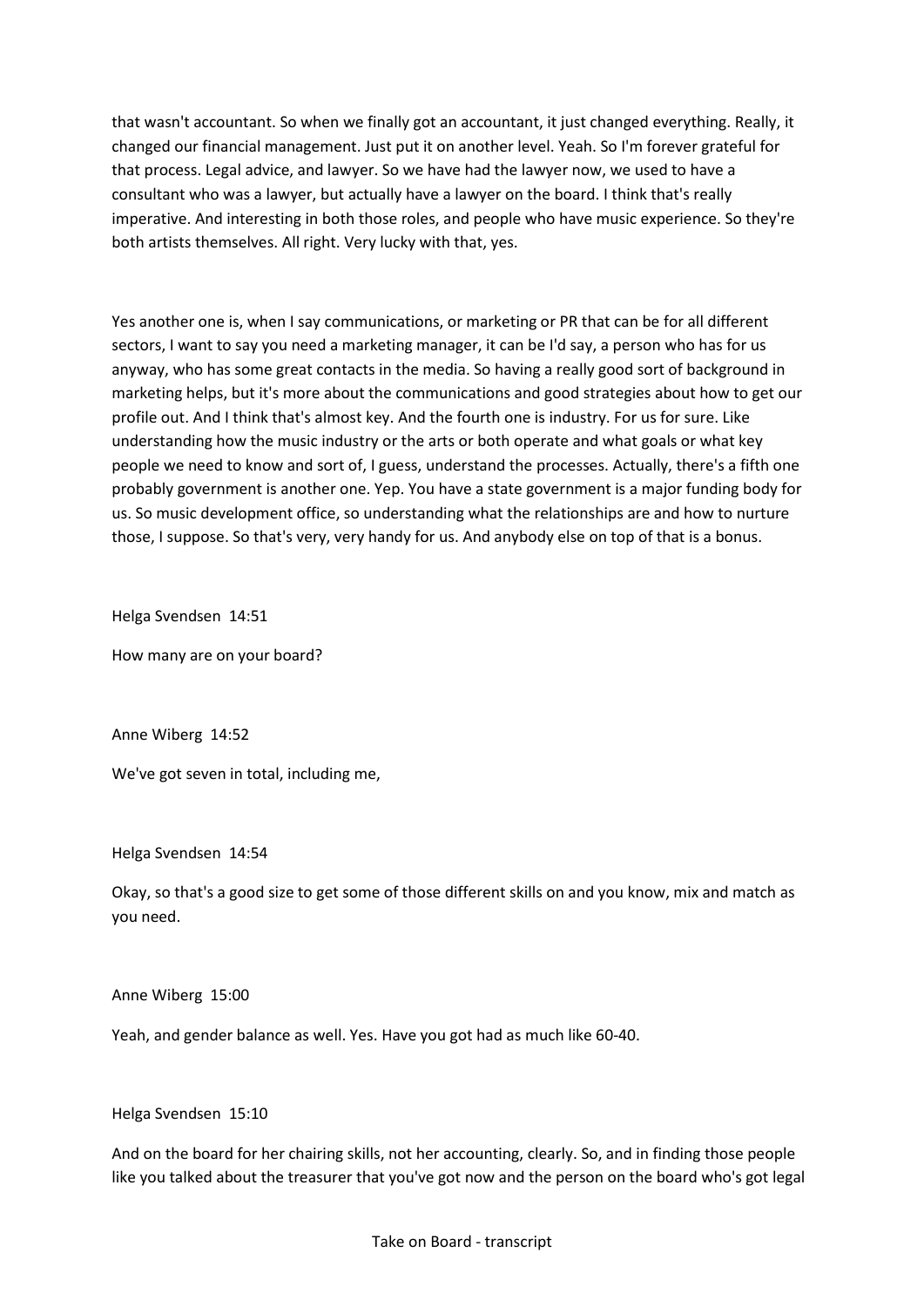qualifications, it may have been in recruiting them, or just more generally, one of the lessons that you've learned in recruiting people to a board?

## Anne Wiberg 15:33

You have to be really happy to be talking to a lot of people. I, I'm just always talking to...Yeah, absolutely. And networking. You know, I know networking is kind of one of those almost cliche things that people talk about. But like, pretty much half of the board members that I've had, over the last few years have come from people that I've met somewhere. And I've mentioned that way of recruiting or might have even not been that person I've met, but someone they know, that's interested. And I always meet with people face to face, and sometimes more than once, just to kind of get a bit of an idea for how that person fits the board. And I've had a couple people who've I know, got amazing skills, and might have been lawyers or accountants or whatever, I just knew that didn't fit as a personality thing. Yeah. And I didn't want to recruit somebody that I would have to spend a lot of time with, once they started and have to kind of do a lot of initiating or orientating them to the way the board works or whatever, just kind of, I guess I'm always mindful of how people can straightaway slot in and start on the job. Yes, I wish I had more time. But I just Yeah, I don't have the extra hours, it takes seven years of volunteering. It's already been pretty.

#### Helga Svendsen 16:52

What what's your estimate on how much time you put into this role?

#### Anne Wiberg 16:55

Oh, my God, I think I might get a little bit depressed if it's a really good question, though. Because in all the program work that I do, I've always said we need to quantify volunteer hours, yes, to make it sound like this is the real time that it takes to put on this event. A lot of people don't do it. And I think it's a real shame because we lose, or people get a different perspective. They don't realize that there's all this other work that gets done by volunteers. So okay, I guess, you know, thinking about the hourly rate as well, like, you know, don't think about that. It's 1000s. It's definitely over seven years, I've done 1000s of hours. Absolutely.

## Helga Svendsen 17:32

Yeah. I mean, my guesstimate would be I often say to people for any board, whether it's a not for profit board, whatever organization, private sector, government, whatever it may be, generally, you know, my rule of thumb is it's about 15 hours a month for any board role. But for the chair, my guesstimate is it's double that most chairs of organizations I know are spending half a day to a day a week in the role.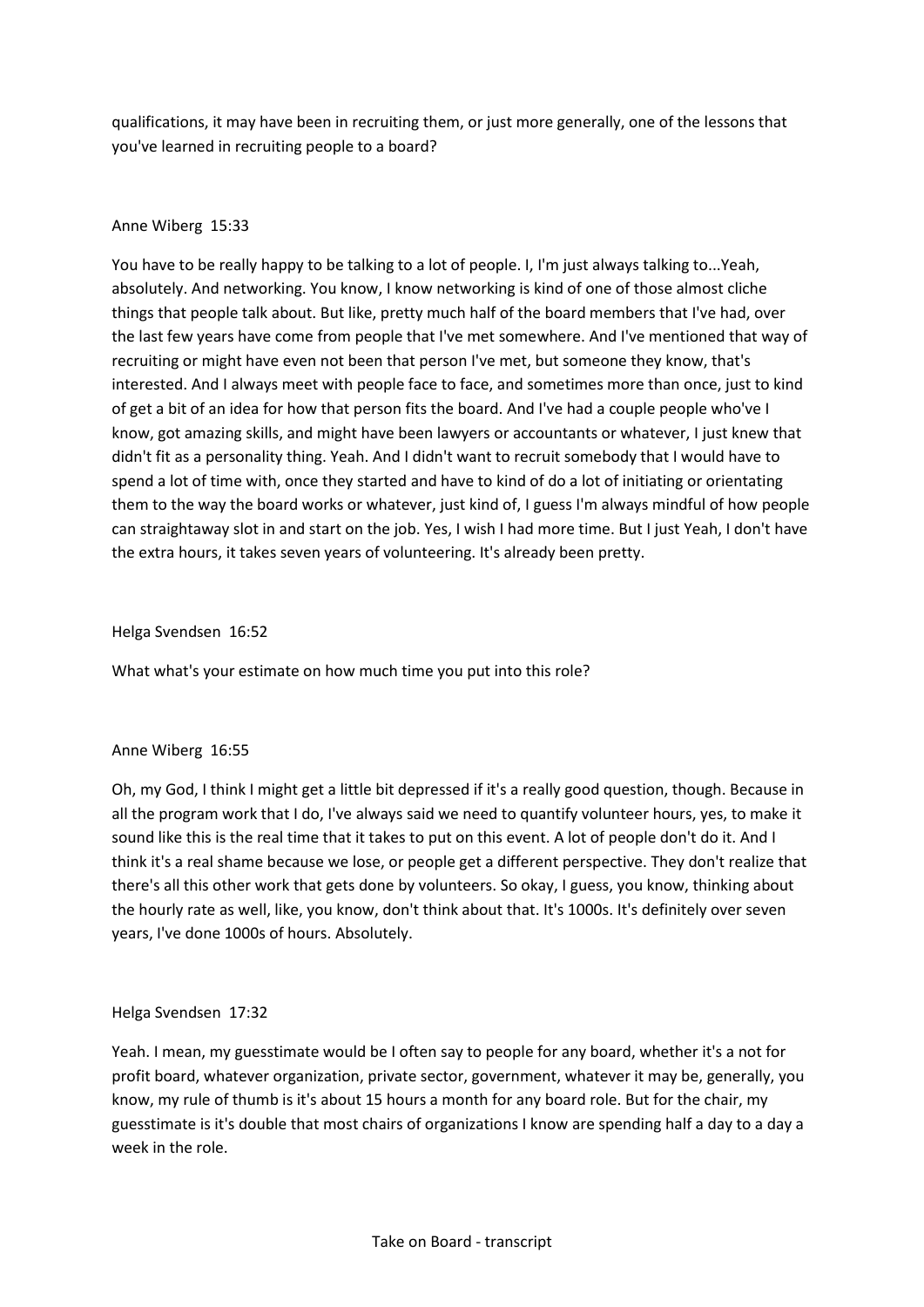## Anne Wiberg 17:54

I think it changes when there are different things happening on the board. Or if we're going into like a funding round, or our need to recruit members, or we're going through strategic planning, which is what we're doing right now. Actually, we had a session last week. So I think then they're sort of the peaks and troughs, and we've had some situations before with staffing, or just those things are really difficult, and they can take more time, and almost feel a bit nervous. And when I don't hear from my CIO, or the general manager for a while, yes, what's going on? It's like, you know, the kid says, naughty when they're noisy,

#### Helga Svendsen 18:30

I can't hear anything, something's going wrong. Yeah, exactly.

## Anne Wiberg 18:32

So I'm kind of like being on top of things. And because it's ultimately my job to look after the CEO, his appointment or the General Manager's appointment, I kind of keep an eye on things a little bit. I'm not one of those chairs that kind of sits on the shoulder of, of the top management at all, like I really trust the staff are doing all the right things. But I think it's just being there as a support person as well for the senior person on their staff. That's that's important, too.

## Helga Svendsen 18:59

So I was interested before when you again, when you were talking about the person you've got with accounting skills, and the people person with lower skills that they're both museos as well. Which means that everybody who's on your board has some industry, creative experience. For we know that diversity in the boardroom makes for strong decision making. And I would love to see the day when there's more creatives, I use the term broadly like whether it's music or dance or art or whatever it may be, but more creative people in corporate boardrooms and not just corporate Australia coming to creative organization saying Oh, let me help you out and share on my wisdom that the other way around, where creatives are included, valued invited to corporate Australia's boardrooms? What are your thoughts around that? And once you've experienced around that?

## Anne Wiberg 19:50

I was actually invited to join the board a few years ago, which is very corporate state government board and I was invited to join because of my creative sort of background and my, that is so good to hear. Yeah, it was, it was really daunting to me coming from not for profit sort of organizations, and having always worked in the arts and being in a room full of scientists Actually, yeah. And people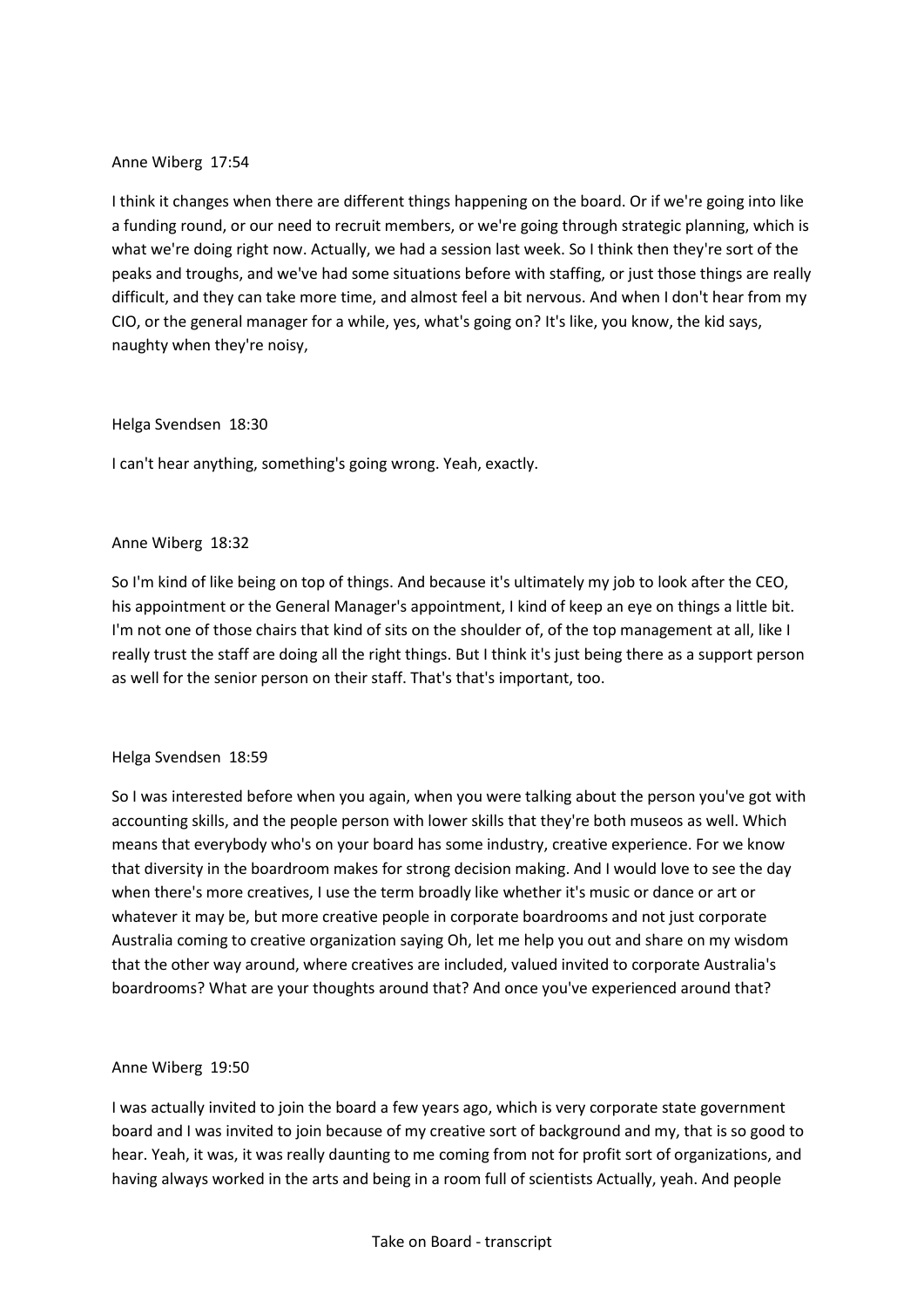who were very academic, and from very different backgrounds, to me, it took a lot of courage. And I think a lot of must have, what's the word, being quite trying to be more confident than what I normally wouldn't need to be, if that makes sense. And really having the, I guess, the, definitely the confidence to speak up as well. And I learned so much about how state government board functions and how different that environment is. And I learned a lot about the fact that I actually have a lot of skills in working on a board. And I hadn't really thought about until I joined that board, because it changed my perspective in lots of ways. And I was super keen to make all these changes with Music SA. And as you do like, same as when you do training, you're going to change everything, because you've learnt all these things. And then you get back into the, you know, the reality, the reality of it, and the lack of time and everything else. But probably the biggest thing for me was the respect that I had to earn as well. Like, I had to really pick and choose the moments when I wanted to contribute to the conversation. And I didn't want to sound like the artsy person like, I wanted to come up with, hopefully, some contributions that made sense and made sense to people who hadn't really spoken to a person like me before.

#### Helga Svendsen 21:33

Absolutely. Well, you want to be an equal member of the board and not inverted commas, just the arts person, you know, which is a two way street, really, it's pushing through the confidence so that you can say what's on your mind. But it's also those others around the boardroom table, really valuing those contributions as well, for the difference for the diversity that that brings to the table.

## Anne Wiberg 21:54

Another key thing, it's okay to ask questions. Yes. Because I asked a lot of questions, not straightaway. But as I was getting more familiar with the way the board papers were laid out, even on some of the content, because there's so much that has been done before I joined, some of the board members have been on it for a long time. So they knew how to work. Yes. For me, it was so new and it was quite confronting, actually and quite overwhelming. Yes. And the board meetings went for four to five hours. So it was half a day. So it was a lot at first, having the courage to actually sort of ask the questions, and I got over that. Once I got into a bit of a patent of it. I felt like people were also happy to tell me things because I just asked to me some simple questions. But maybe things hadn't been discussed for a while or Yes, make sense to most people, but not everybody, because there's somebody else that was new as well. So

Helga Svendsen 22:46

Sometimes the stupid question is an incredibly valuable question to us. Yeah,